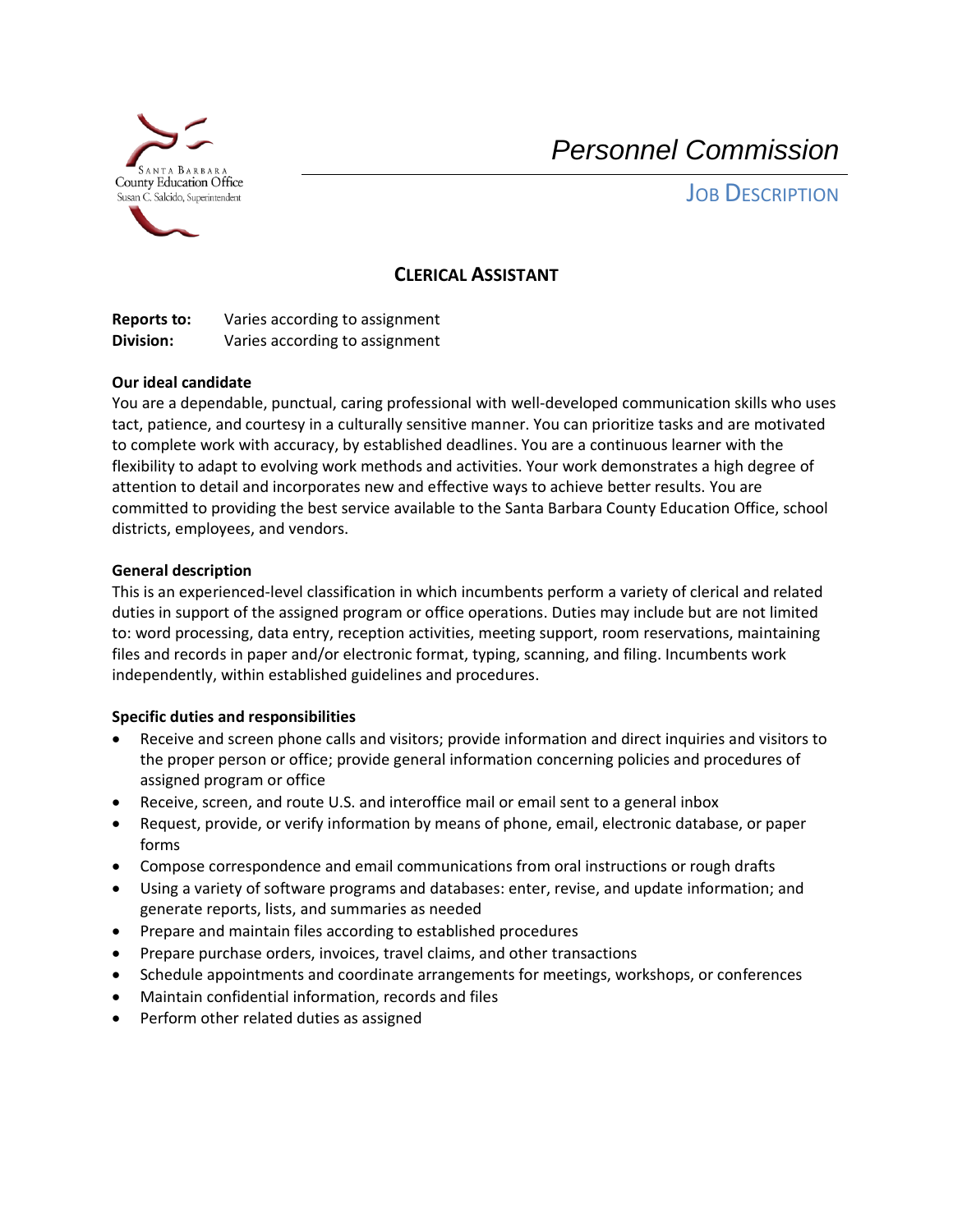

*Personnel Commission*

**JOB DESCRIPTION** 

# **CLERICAL ASSISTANT**

## **Requirements**

Education: Possession of a high school diploma or GED. Completion of college coursework in business, public administration, education, or related field is preferred.

Experience: Two years of experience performing clerical duties. Experience working in a public education setting preferred.

#### **Knowledge of:**

- Modern office practices, procedures, and equipment
- Correct English usage, grammar, spelling, punctuation and vocabulary
- Telephone and email etiquette
- Record-keeping practices
- Standard office productivity software applications
- Arithmetic, including percentages and fractions
- Operations, policies, practices, and objectives of County Education Office and assigned program

## **Ability to:**

- Learn, apply, and explain rules, regulations, policies, and procedures related to assigned function(s) or program(s)
- Learn the functions, operations, policies, practices, and objectives of the County Education Office
- Understand and follow oral and written directions
- Communicate effectively both orally and in writing
- Organize work and set priorities
- Work with speed and accuracy
- Identify errors and discrepancies in order to pursue correction and resolution
- Review information and make appropriate decisions, within limits of authority
- Make accurate arithmetical computations
- Attain proficiency in an enterprise financial system and other software programs and databases
- Establish and maintain effective working relationships with others
- Meet schedules and deadlines
- Maintain confidentiality of files and other sensitive material
- Maintain records and prepare reports, using computerized databases or manual data collection
- Represent SBCEO effectively with external parties, such as parents, service providers, and vendors